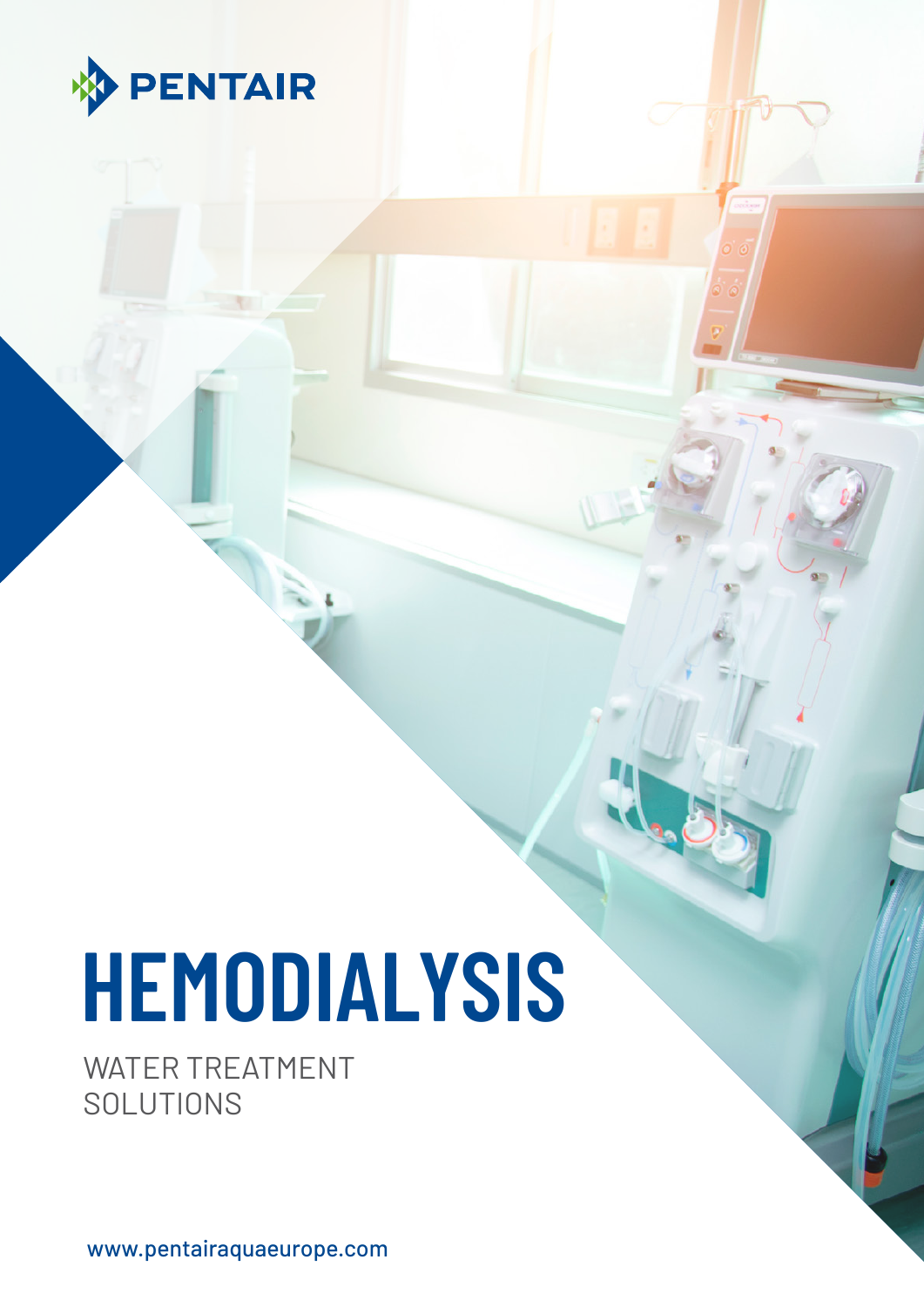# HEMODIALYSIS

Dialysis is sustaining and saving literally millions of lives every year. When healthy kidneys stop fully functioning, dialysis can step in – filtering waste, removing a build-up of harmful toxins and keeping the body alive. This is a complex therapy and crucial to its success is a guaranteed supply of purified water.

Every dialysis unit creates its live-giving dialysate solution from a bath of purified water, electrolytes and salts. Any chemical or microbiological contamination in that water can have a serious impact on patients.

Water for dialysis must meet the most exacting quality standards, requiring softening, carbon filtration, reverse osmosis and deionization before it can be used. The components used to treat the water, along with the storage and distribution loop, must be of the highest possible grade. Here, we explore the water purification process for dialysis and the important part played by Pentair products.

## **DIALYSIS WATER TREATMENT PROCESS**



#### **PRE-TREATMENT**

Tap water is preliminary softened to remove naturally occurring minerals. It is also subject to carbon filtration to remove any added chlorine and chloramines.



#### **PURIFICATION**

Reverse osmosis involves pumping through a membrane. As a back-up, and further purification stage, water can be deionized before use in the dialysate solution.

# **TESTING** Regular testing of the water takes place

at every stage. Pre-treated water can be tested daily for chlorine and chloramines. Purified water should be constantly monitored for bacteria and endotoxin levels against strict threshold levels.

## **IMPORTANCE OF A COMPLIANT DIALYSIS WATER TREATMENT SYSTEM**

- Meeting of international and national safety standards\*
- Consistency of supply with minimal downtime
- Reduced risk of infection from contamination
- Improved patient outcome

## **BENEFITS OF PENTAIR DIALYSIS WATER TREATMENT SYSTEM**

- World-leader in water treatment solutions with portfolio of leading brands
- Integrated end-to-end water treatment solution from single-source supplier
- Proven track record in exacting clinical environments†
- Mission to build sustainability into water treatment products and operations

#### **WATER TREATMENT PROCESS FOR DIALYSIS**

The next page illustrates how Pentair products work together to provide a safe and effective water treatment solution for dialysis.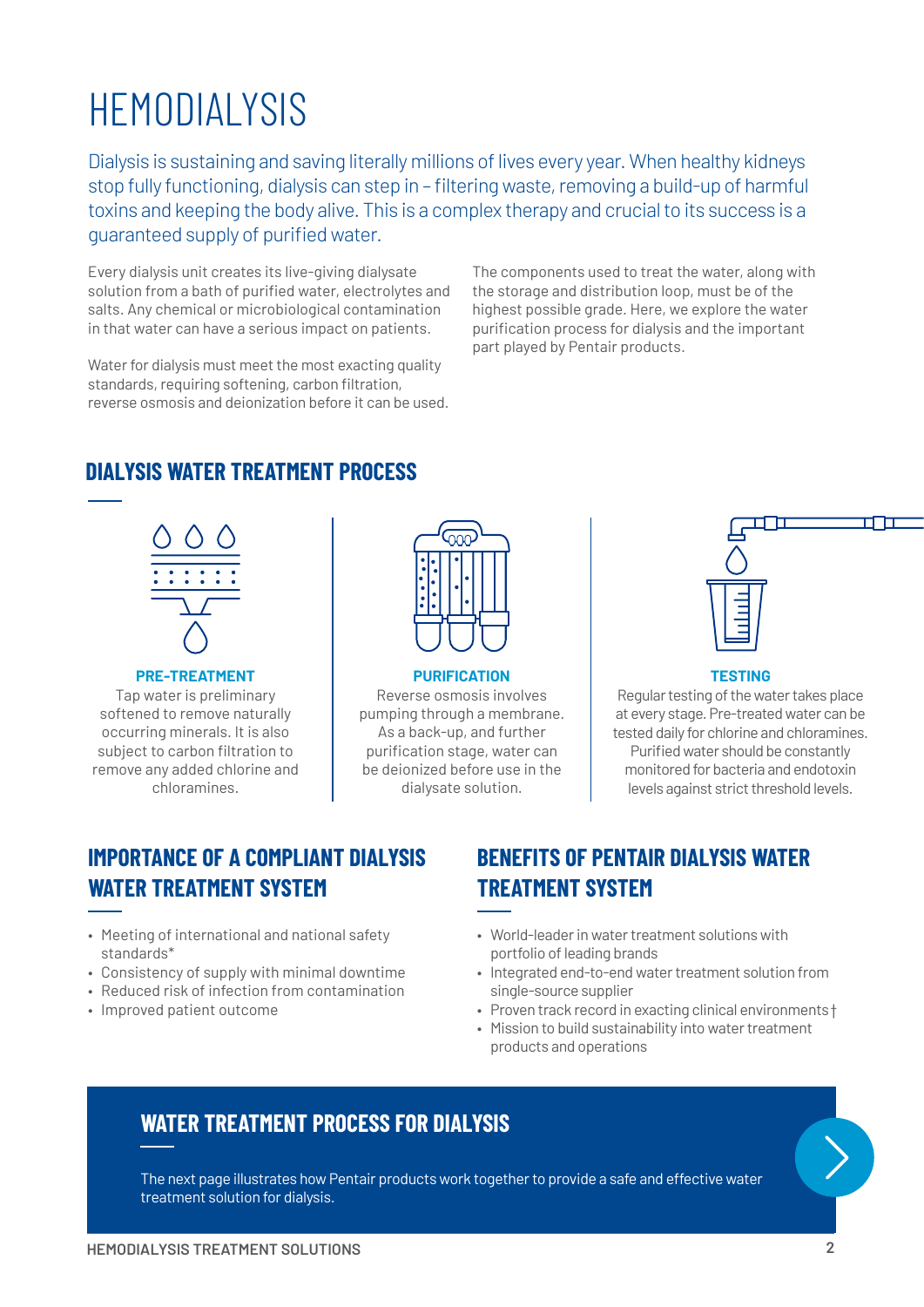

# **DIALYSIS WATER TREATMENT PROCESS**



**5**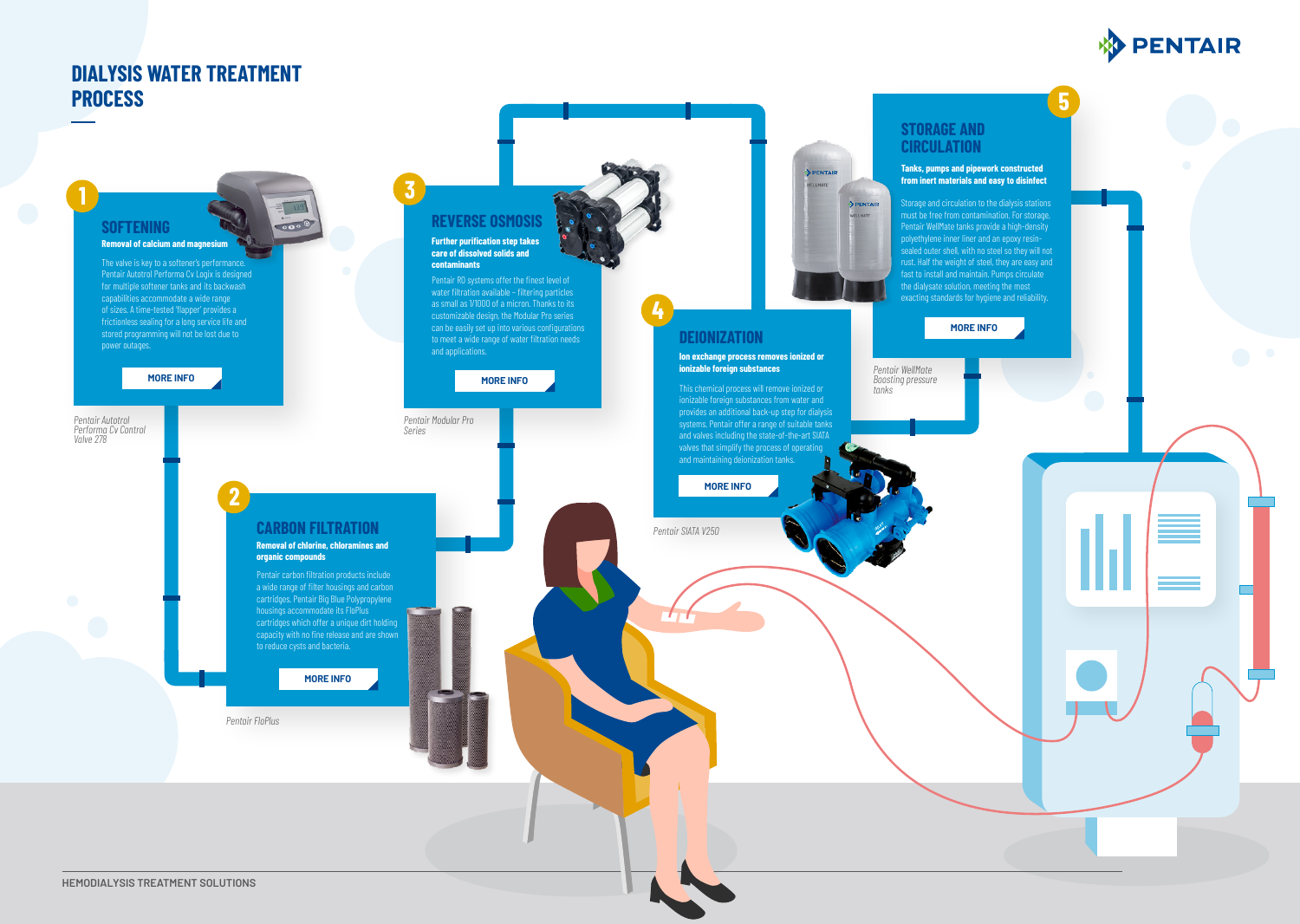

#### **Chemicals in drinking water can have serious health effects so the levels permitted in dialysis water are greatly reduced.**

| <b>Chemical</b> | <b>Drinking water limit</b><br>(milligrams per liter) | <b>Dialysis water limit</b><br>(milligrams per liter) | <b>Potential effect in</b><br><b>dialysis</b> |
|-----------------|-------------------------------------------------------|-------------------------------------------------------|-----------------------------------------------|
| Aluminum        | $0.05 - 0.2$                                          | 0.01                                                  | Dialysis dementia                             |
| Chloramine      | 4.0                                                   | 0.1                                                   | Acute hemolytic anemia                        |
| Fluoride        | 4.0                                                   | $0.2^{\circ}$                                         | Toxicity, bone disease                        |
| Lead            | 0.015                                                 | 0.005                                                 | GI pain, muscle weakness                      |
| Nitrate         |                                                       | 2.0                                                   | Nausea, metabolic acidosis                    |

MKT-BRO-060-EN-A

1KT-BRO-060-EN-A